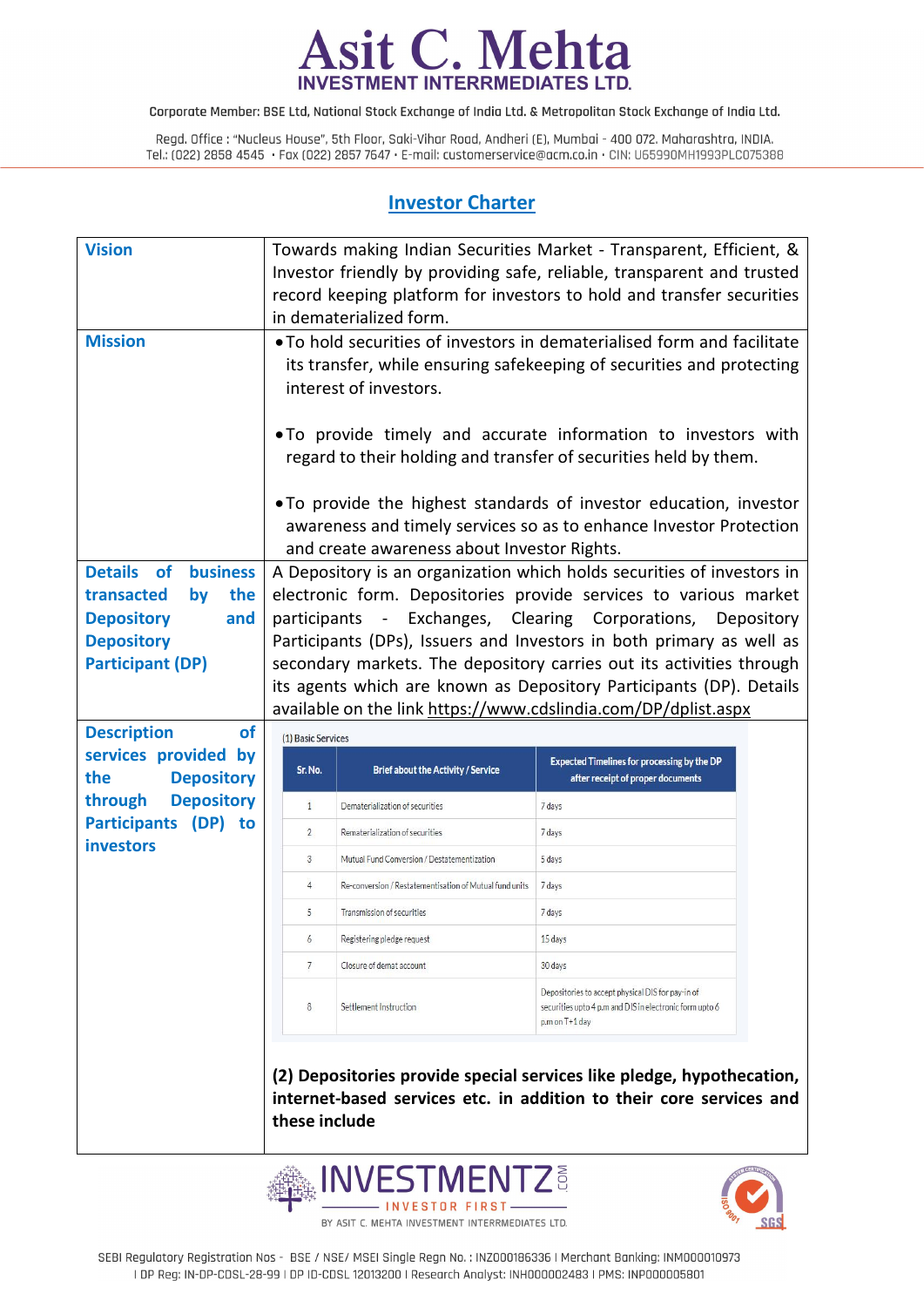

| Sr.<br>no. | <b>Type of Activity /Service</b> | <b>Brief about the Activity /</b><br><b>Service</b>   |
|------------|----------------------------------|-------------------------------------------------------|
| 1.         | <b>Value Added Services</b>      | Depositories also provide value                       |
|            |                                  | added services such as                                |
|            |                                  | <b>Services</b><br><b>Basic</b><br><b>Demat</b><br>а. |
|            |                                  | Account (BSDA): The facility                          |
|            |                                  | of BSDA with limited services                         |
|            |                                  | for eligible individuals was                          |
|            |                                  | introduced with the objective                         |
|            |                                  | of achieving wider financial                          |
|            |                                  | inclusion and to encourage                            |
|            |                                  | holding of demat accounts.                            |
|            |                                  | Annual<br>Maintenance<br>No                           |
|            |                                  | Charges (AMC) shall be levied,                        |
|            |                                  | if the value of securities                            |
|            |                                  | holding is upto Rs. 50,000. For                       |
|            |                                  | value of holdings between Rs                          |
|            |                                  | 50,001- 2,00,000, AMC not                             |
|            |                                  | exceeding<br><b>Rs</b><br>100<br>is                   |
|            |                                  | chargeable. In case of debt                           |
|            |                                  | securities, there are no AMC                          |
|            |                                  | charges for holding value                             |
|            |                                  | upto Rs 1,00,000 and a                                |
|            |                                  | maximum of Rs 100 as AMC is                           |
|            |                                  | chargeable for value<br>of                            |
|            |                                  | holdings between Rs 1,00,001                          |
|            |                                  | and Rs 2,00,000.                                      |
|            |                                  | <b>Transposition</b><br>b.<br>cum                     |
|            |                                  | dematerialization: In case of                         |
|            |                                  | transposition-cum-                                    |
|            |                                  | dematerialisation, client can                         |
|            |                                  | get securities dematerialised                         |
|            |                                  | in the same account if the                            |
|            |                                  | appearing on<br>the<br>names                          |
|            |                                  | certificates match with the                           |
|            |                                  | names in which the account                            |
|            |                                  | has been opened but are in a                          |
|            |                                  | different order. The same                             |
|            |                                  | may be done by submitting                             |
|            |                                  | the security certificates along                       |
| 武装型        | INIVICT                          | with the Transposition Form                           |



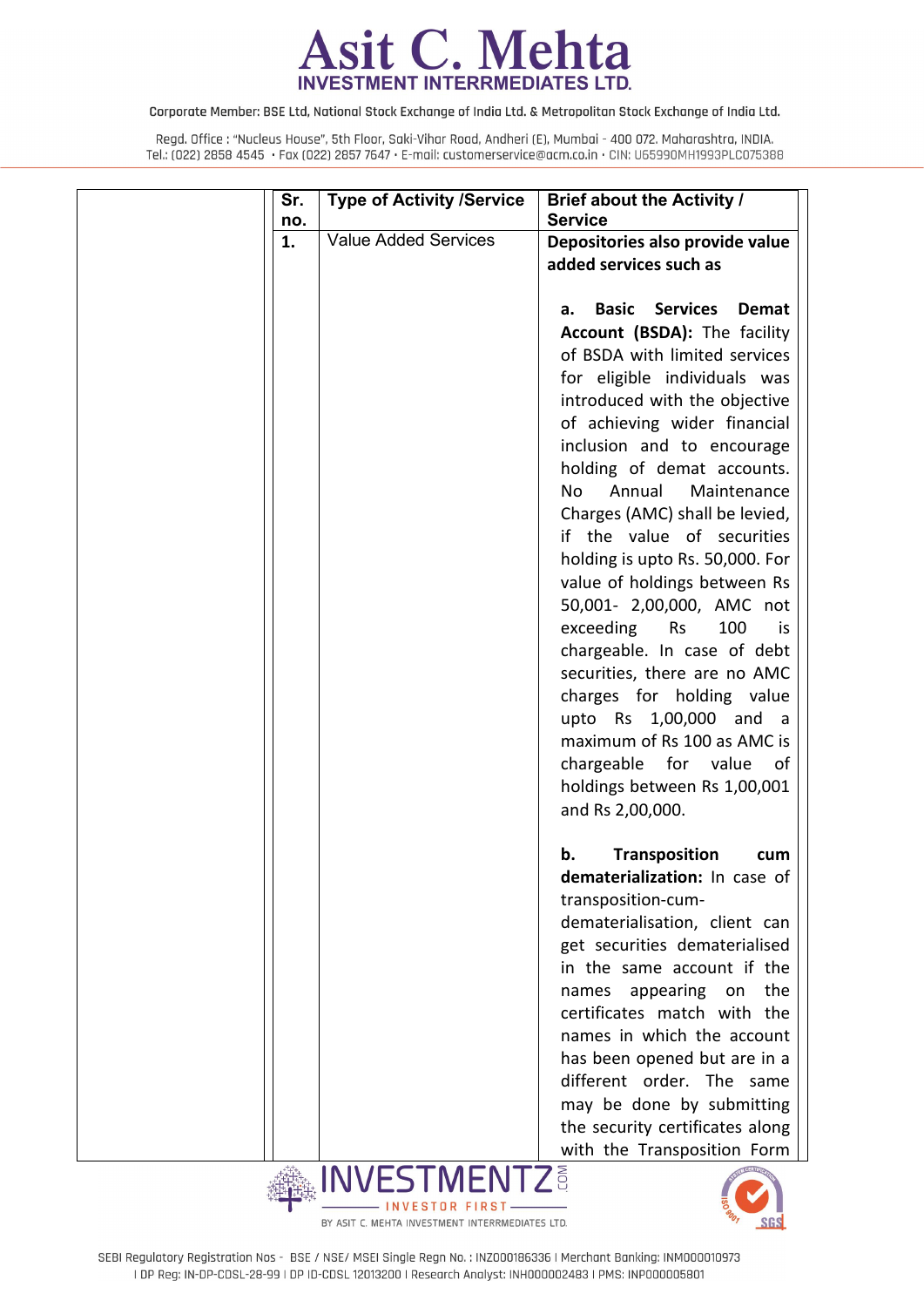

|    |                                                                     | and Demat Request Form.                                                                                                                                                                                                                                                                                                                                                                                                                                                                                                           |
|----|---------------------------------------------------------------------|-----------------------------------------------------------------------------------------------------------------------------------------------------------------------------------------------------------------------------------------------------------------------------------------------------------------------------------------------------------------------------------------------------------------------------------------------------------------------------------------------------------------------------------|
|    |                                                                     | c. Linkages with Clearing<br>System for actual delivery of<br>securities to the clearing<br>system from the selling<br>brokers<br>and<br>delivery of<br>securities from the clearing<br>system to the buying broker.                                                                                                                                                                                                                                                                                                              |
|    |                                                                     | d. Distribution of cash and<br>non-cash corporate benefits<br>(Bonus, Rights, IPOs etc.),<br>stock lending, demat of NSC /<br>KVP, demat of warehouse<br>receipts etc.                                                                                                                                                                                                                                                                                                                                                            |
| 2. | Consolidated<br>Account<br>statement (CAS)                          | CAS is issued 10 days from the<br>end of the month (if there were<br>transactions in the previous<br>month) or half yearly (if no<br>transactions).                                                                                                                                                                                                                                                                                                                                                                               |
| 3. | Digitalization of services<br>provided<br>by<br>the<br>depositories | offer<br>below<br><b>Depositories</b><br>technology solutions and e-<br><b>facilities</b><br>to<br>their<br>demat<br>account holders through DPs:<br>a. E-account opening: Account<br>opening through digital mode,<br>popularly known as "On-line<br>Account opening",<br>wherein<br>investor intending to open the<br>demat account can visit DP<br>website, fill in the required<br>information,<br>submit<br>the<br>required documents, conduct<br>video IPV and demat account<br>gets opened without visiting<br>DPs office. |
|    |                                                                     | Online<br>instructions for<br>b.<br>execution:<br>internet-enabled<br>services like Speed-e (NSDL) &                                                                                                                                                                                                                                                                                                                                                                                                                              |



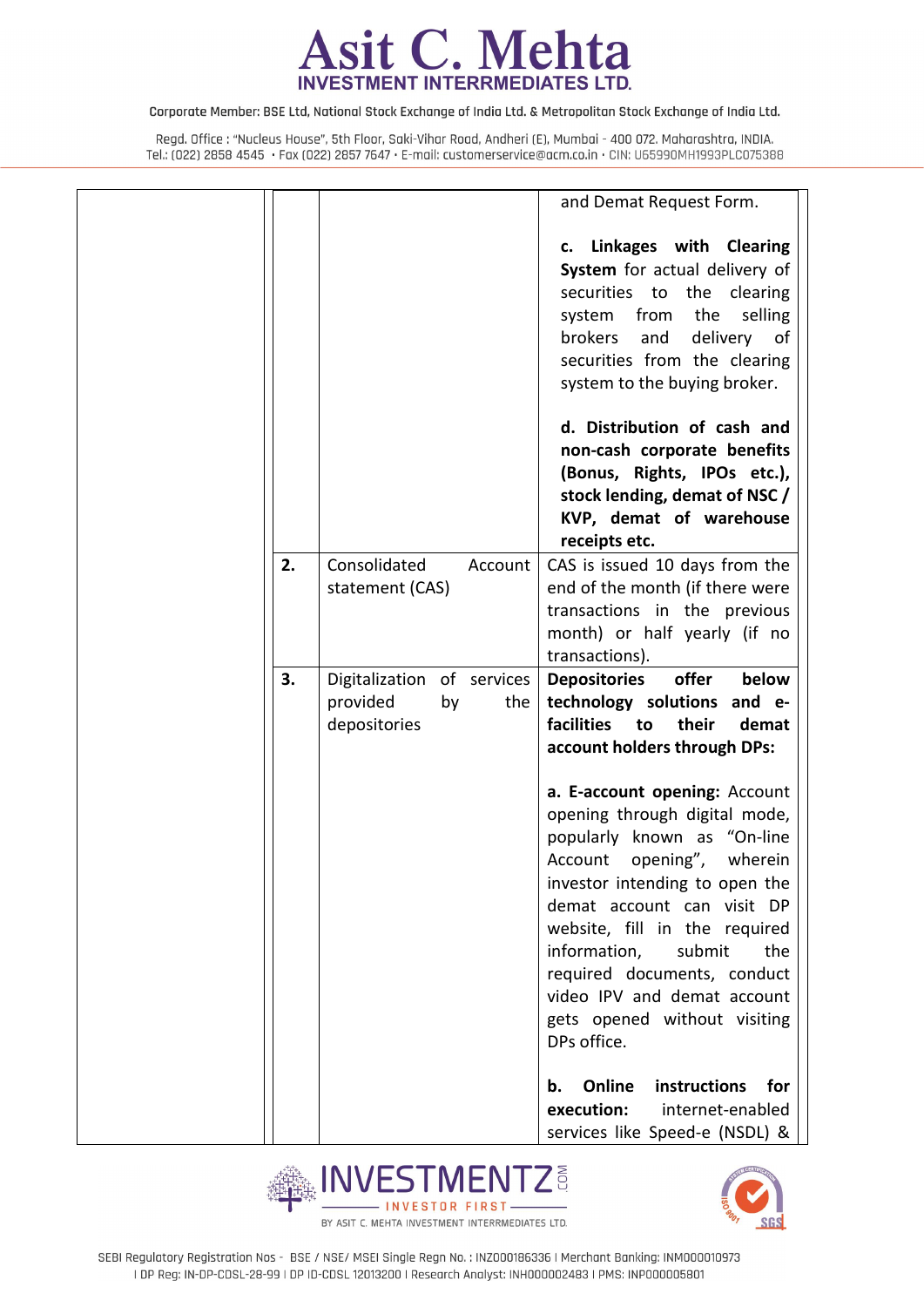

|  | Easiest (CDSL) empower a<br>holder<br>demat<br>account<br>in.<br>managing his/her<br>securities<br>'anytime-anywhere'<br>in<br>an<br>efficient<br>and<br>convenient<br>manner and submit instructions<br>online without the need to use<br>paper. These facilities allows<br>Beneficial<br>Owner<br>(BO)<br>to<br>submit transfer instructions and<br>pledge instructions including<br>margin pledge from<br>their                                                                                                                                                                                                                                                               |
|--|----------------------------------------------------------------------------------------------------------------------------------------------------------------------------------------------------------------------------------------------------------------------------------------------------------------------------------------------------------------------------------------------------------------------------------------------------------------------------------------------------------------------------------------------------------------------------------------------------------------------------------------------------------------------------------|
|  | demat account. The instruction<br>facilities are also available on<br>mobile applications through<br>android, windows and IOS<br>platforms                                                                                                                                                                                                                                                                                                                                                                                                                                                                                                                                       |
|  | c. e-DIS / Demat Gateway:<br>Investors can give instructions<br>transfer of securities<br>for<br>through e-DIS apart from<br>physical DIS. Here, for on-<br>market transfer of securities,<br>investors<br>need to<br>provide<br>settlement number along with<br><b>ISIN</b><br>the<br>and<br>quantity<br>of<br>securities being authorized for<br>transfer.<br>Client<br>shall<br>be<br>required to authorize each e-<br>DIS valid for a single settlement<br>number / settlement date, by<br>way of OTP and PIN/password,<br>both generated at Depositories<br>end.<br>risk<br>Necessary<br>containment<br>measures<br>are<br>being adopted by Depositories<br>in this regard. |
|  | d. e-CAS facility: Consolidated<br><b>Statements</b><br>Account<br>are<br>available online and could also                                                                                                                                                                                                                                                                                                                                                                                                                                                                                                                                                                        |



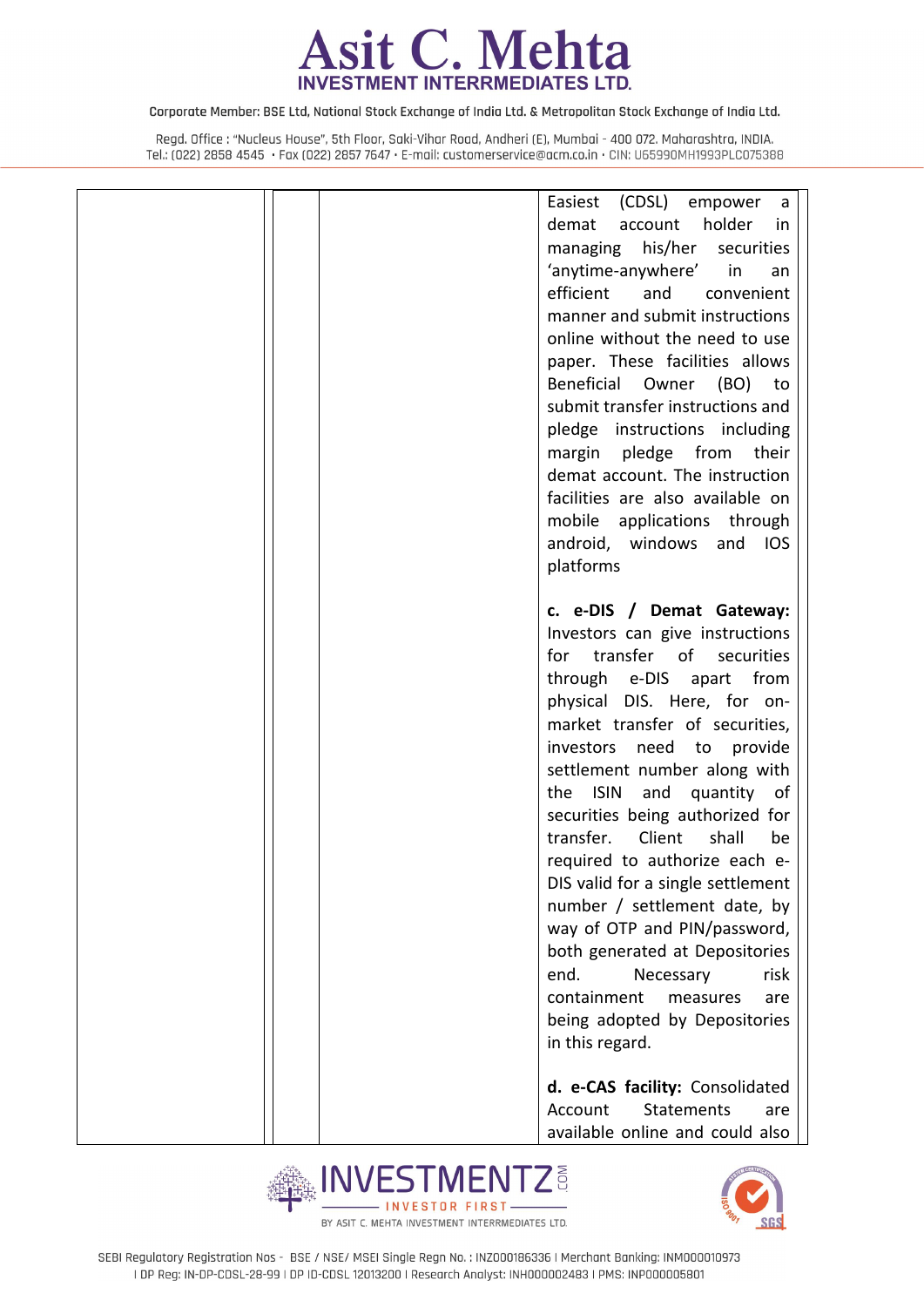

|                             |    |            | be accessed through mobile                      |
|-----------------------------|----|------------|-------------------------------------------------|
|                             |    |            | app to facilitate the investors to              |
|                             |    |            | view their holdings in demat                    |
|                             |    |            | form.                                           |
|                             |    |            |                                                 |
|                             |    |            | <b>Miscellaneous</b><br>services:<br>e.         |
|                             |    |            | Transaction alerts through SMS,                 |
|                             |    |            | e-locker facilities, chatbots for               |
|                             |    |            | instantaneously responding to                   |
|                             |    |            | investor queries etc. have also                 |
|                             |    |            | been developed.                                 |
| <b>Details of Grievance</b> |    |            | (1) The Process of investor grievance redressal |
| <b>Redressal Mechanism</b>  | 1. | Investor   | Investor can lodge complaint/ grievance         |
|                             |    | Complaint/ | against the Depository/DP in the following      |
|                             |    | Grievances | ways:                                           |
|                             |    |            | a. Electronic mode:                             |
|                             |    |            | i) SCORES (a web based centralized grievance    |
|                             |    |            | redressal<br>of<br>system<br>SEBI)              |
|                             |    |            | [https://www.scores.gov.in/scores/Welcome       |
|                             |    |            | .html                                           |
|                             |    |            |                                                 |
|                             |    |            | (ii) Respective Depository's web portal         |
|                             |    |            | dedicated for the filing of compliant           |
|                             |    |            | [https://www.cdslindia.com/Footer/grievanc      |
|                             |    |            | es. aspx]                                       |
|                             |    |            |                                                 |
|                             |    |            | (iii) Emails to designated email IDs of         |
|                             |    |            | Depository<br>[complaints@cdslindia.com/        |
|                             |    |            | investorgrievance@acm.co.in]                    |
|                             |    |            |                                                 |
|                             |    |            | b. Offline mode:                                |
|                             |    |            | For tracking of your grievance, we request      |
|                             |    |            | you to submit the same online through the       |
|                             |    |            | portal.                                         |
|                             |    |            | The complaints/ grievances lodged directly      |
|                             |    |            | with the Depository shall be resolved within    |
|                             |    |            |                                                 |
|                             |    |            | 30 days.                                        |
|                             |    |            |                                                 |
|                             | 2. | Investor   | If no amicable resolution is arrived, then the  |
|                             |    | Grievance  | Investor has the option to refer the            |
|                             |    | Redressal  | complaint/ grievance to the Grievance           |
|                             |    | Committee  | Redressal<br>Committee<br>(GRC)<br>of<br>the    |